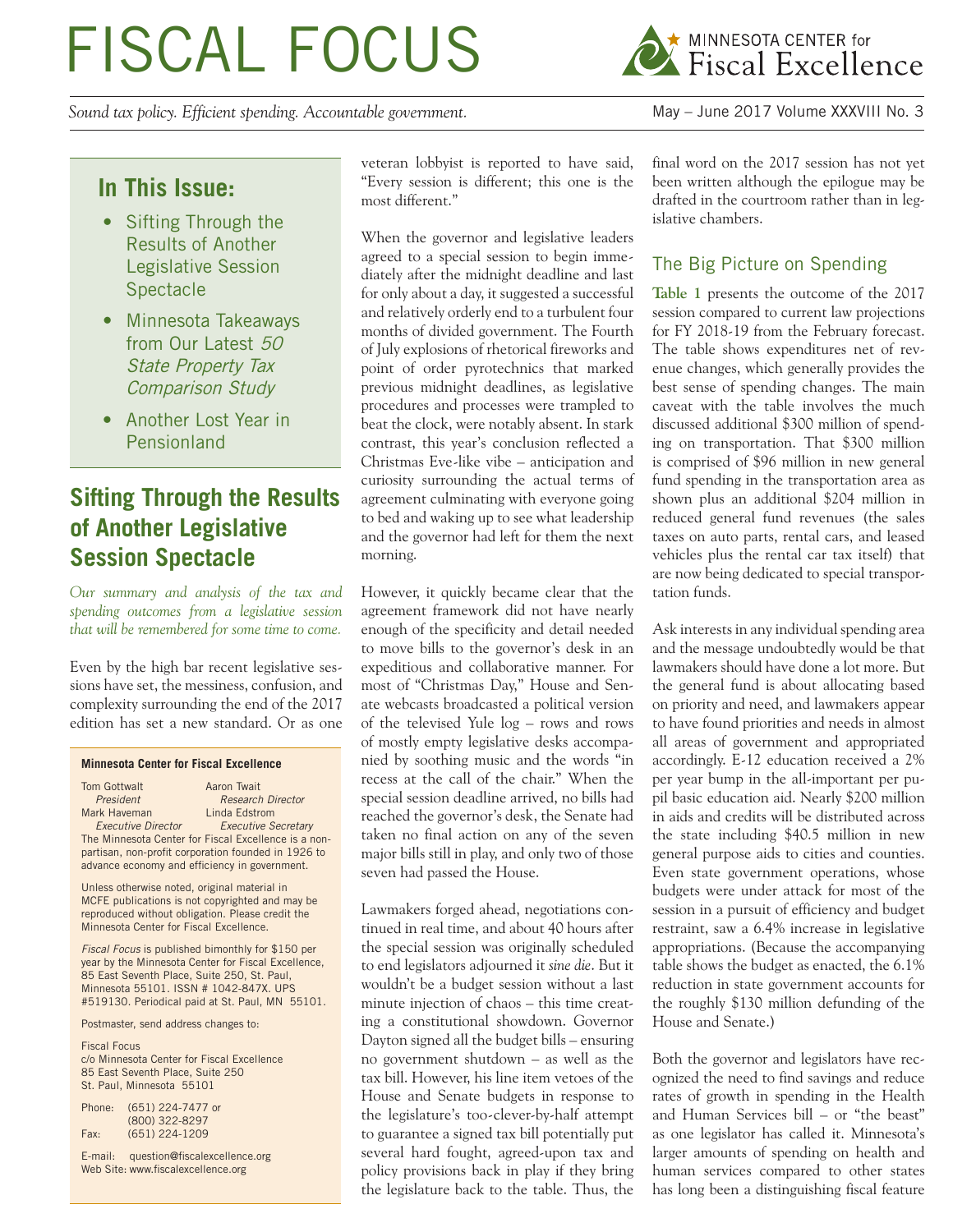#### **Table 1: FY2018-19 General Fund Budget, February Forecast and as Enacted**

|                                                                        | Feb 2017        | May 2017          | <b>Change From Forecast</b> |           |  |
|------------------------------------------------------------------------|-----------------|-------------------|-----------------------------|-----------|--|
|                                                                        | <b>Forecast</b> | <b>As Enacted</b> | Amount                      | Percent   |  |
| <b>Balance Forward</b>                                                 | 2,722,888       | 2,706,992         | (15,896)                    | $-0.6%$   |  |
| <b>Current Revenues</b>                                                | 45,663,342      | 45,017,365        | (645, 977)                  | $-1.4%$   |  |
| <b>Total Resources Available</b>                                       | 48,386,230      | 47,724,357        | (661, 873)                  | $-1.4%$   |  |
| E-12 Education                                                         | 18,271,866      | 18,756,681        | 484,815                     | 2.7%      |  |
| <b>Higher Education</b>                                                | 3,069,493       | 3,279,493         | 210,000                     | 6.8%      |  |
| Tax Committee Appropriations (Aids and<br>Credits)                     | 3,451,877       | 3,648,477         | 196,600                     | 5.7%      |  |
| <b>Health and Human Services</b>                                       | 14,324,310      | 13,852,758        | (471, 552)                  | $-3.3%$   |  |
| Jobs and Economic Growth                                               | 369,189         | 392,311           | 23,122                      | 6.3%      |  |
| Agriculture and Rural Development                                      | 118,472         | 123,916           | 5.444                       | 4.6%      |  |
| Transportation                                                         | 243,592         | 339,494           | 95,902                      | 39.4%     |  |
| Public Safety and Judiciary                                            | 2,165,970       | 2,319,534         | 153,564                     | 7.1%      |  |
| <b>Environment and Natural Resources</b>                               | 314,053         | 322,429           | 8.376                       | 2.7%      |  |
| State Government                                                       | 1,033,548       | 970,273           | (63, 275)                   | $-6.1%$   |  |
| Debt Service                                                           | 1,142,817       | 1,155,301         | 12,484                      | 1.1%      |  |
| <b>Capital Projects</b>                                                | 255,924         | 270,287           | 14,363                      | 5.6%      |  |
| <b>Cancellation Adjustment</b>                                         | (20,000)        | (20,000)          | 0                           |           |  |
| Dedicated/Other Expenditures (mostly<br>reinsurance bill - Chapter 13) | 0               | 142,192           | 142,192                     | <b>NA</b> |  |
| <b>Total Expenditures</b>                                              | 44,741,111      | 45,553,146        | 812,035                     | 1.8%      |  |
| <b>General Fund Balance Before Reserves</b>                            | 3,645,119       | 2,171,211         | (1,473,908)                 | $-40.4%$  |  |
| Cash Flow Account                                                      | 350,000         | 350,000           | $\mathbf{0}$                |           |  |
| <b>Budget Reserve</b>                                                  | 1,603,443       | 1,603,443         | $\mathbf{0}$                |           |  |
| Stadium Reserve                                                        | 40,301          | 40,301            | $\mathbf{0}$                | $-$       |  |
| <b>General Fund Balance</b>                                            | 1,651,375       | 177,467           | (1,473,908)                 | $-89.3%$  |  |

Notes:

Expenditures presented by conference committee jurisdiction and are shown net of revenue changes

All revenue changes accounted for in the Current Revenues line.

Dollars in thousands, parenthesis signify reductions or negative balances.

Does not include vetoed appropriations for the Minnesota Senate, Minnesota House, and public pensions.

Data from Senate Counsel, Research, and Fiscal Analysis Office and House Fiscal Analysis; calculations by MCFE.

of the state – consistently 30-40% above the national average for many decades on a per capita basis and today over twice the national average on a per individual served basis.<sup>1</sup> Demographic trends are further fueling its growth rate. Such spending may be a hallmark of Minnesota's ethic but it also represents a powerful crowding out of other public goods and services Minnesotans hold dear.

Taming "the beast" can be done in three basic ways: 1) find savings through program redesign and operating efficiencies; 2) make the difficult decisions to cut programs and/ or reduce program eligibility and benefit generosity; and 3) embark on shifts, transfers, and related numbers games. From all indications, the \$472 million reduction in biennial spending has some of 1 and 2 as well as a significant helping of 3. The latter includes passing a \$20 million tab for assessments for people with disabilities onto counties and raiding the Health Care Access Fund for one time money for ongoing programs – a funding source scheduled to disappear in two years.

In more challenging economic times various stakeholders would likely be exceptionally pleased with the decisions and results reflected in the summary table. But a \$1.65 billion surplus does not reflect challenging economic times. So it wasn't surprising a phylum of spending interests joined together under the Twitter hashtag "#vetoeverything" with little common DNA other than shared opposition to the idea of subordinating greater spending to tax relief.

#### Tax Relief: Same Bucks, Different Tails

The early negotiating positions may not have foreshadowed it, but in the end the 2017 tax bill bears a strong resemblance in both size and substance to the ill-fated tax bill of 2016. The 2016 bill passed on a vote of 123-10 in the House, 55-12 in the Senate, and based on statements to the press, was vetoed only because of a one-word drafting error and a lack of attention to the importance of attending high school athletic events tax free.

The aborted 2016 tax bill would have reduced revenues for the FY 18-19 biennium by \$375 million and increased aids and credits spending by \$169 million, for a total general fund impact of \$544 million. In comparison, the 2017 tax bill – based on a surplus nearly twice as large – reduces tax collections in FY 18-19 by \$452 million and increases aids and credits spending by \$196 million resulting in a \$648 million impact on the general fund. Moreover, the specific provisions and lists of beneficiaries "then" vs. "now" is strikingly similar – families with child or dependent care expenses, indebted college students, college saving parents, counties and cities, farmers, and owners of lower valued business property, just to name a few.

It's in the tails – the revenue implications for the FY 20-21 out-biennium and beyond – where the real differences lie. Specifically, these changes in the tails can be traced to three primary differences between the 2016 and 2017 tax bills:

**• Retargeting of tax relief away from the state Working Family Credit and towards a new Social Security subtraction.** The 2017 bill essentially swapped out \$93 million of biennial relief for lower income households with \$117 million of relief for middle-income seniors. This change, however, has ramifications beyond simply creating a different group of winners. The long-term revenue tails of a new Social Security subtraction are guaranteed to be much larger than the future growth of any refundable credits for lowincome earners. According to legislative staff the projected growth rate in general fund revenue losses from the subtraction from the FY 18-19 biennium to FY20-21

Defined as number of individuals at or below 150% of federal poverty level, spending adjusted for state price differences. Source: *How Does Minnesota Compare?*  MCFE, 2016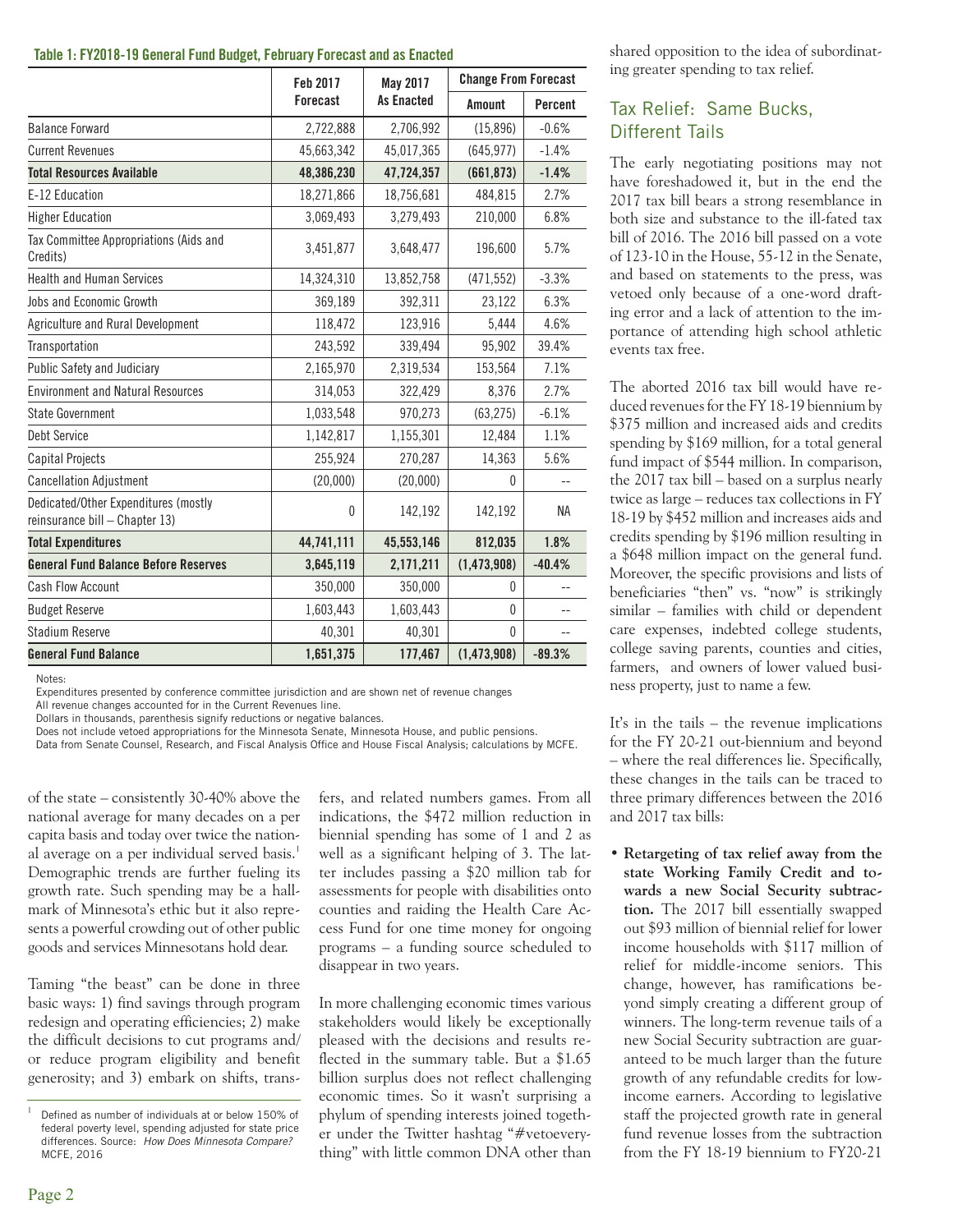is over 10% – just as baby boomer Social Security eligibility ramps up in earnest.

- **Increasing the estate tax exclusion from \$2 million to \$3 million.** The Department put a \$34.5 million revenue impact on this provision which more than doubles by FY 20-21 largely due to the fouryear phase in of the provision.
- **Eliminating the automatic inflator on the State General Tax.** Both 2016 and 2017 tax bills included the \$100,000 value exemption and a reduction in the levy to mitigate burden shifting, but the 2017 bill also prevents the state levy from being automatically increased every year based on a national measure of government inflation.

The governor cited major concerns about the state's long-term fiscal stability as the justification for his extraordinary veto of the House and Senate budgets. Given his expressed interest in leaving office with a structurally balanced budget plus all the uncertainty surrounding federal tax and spending policy, it's understandable why the administration appeared even more circumspect this year about providing tax relief.

As a result, the governor has targeted three tax relief provisions as conditions for calling Special Session II: repeal tobacco tax changes including reinstating tobacco tax rate indexing, canceling the estate tax exclusion increase, and restoring the state general levy's automatic inflator. Notably absent is the Social Security subtraction. Even though the tails are very large, criticizing senior tax relief and arguing retiree self-interest is a dangerous threat to Minnesota's fiscal stability and future well being isn't exactly conducive to electoral health. Smokers, the wealthy, and business have long proven to be politically safer targets.

Of these three tax-related provisions, only the general tax inflator repeal would likely compare to the significance of the new Social Security subtraction with respect to long-term revenue impacts.<sup>2</sup> The administration's concern about the freeze's longterm costs to the state should be evaluated

against the policy arguments in favor of eliminating the automatic inflator. They are:

- Stopping the relentless and harmful state intrusion into local governments' primary tax base;
- Restoring the original policy intent of the state general tax – balancing revenue and tax competitiveness concerns at the state rather than the local level; and
- Restoring needed accountability into state tax policy decision-making.

Although the inflator has been repealed, there is absolutely nothing preventing lawmakers from raising \$1 billion over the next 10 years through the state levy which the administration claims would be lost through a freeze. The only difference is that lawmakers would be held accountable and responsible for that attempt – and whatever would result from it – rather than getting to hide behind an obscure inflation statistic.

#### Tax Policy: Clearing Out the Inventory

Three years without a tax bill created a backlog of provisions that were discussed and passed in past legislative sessions but never enacted. In addition to a number of overdue administrative clean up provisions in the Department's technical and policy bills, the tax bill includes 16 TIF provisions and 18 local sales tax provisions – which we suspect is a record as far as the local option taxes are concerned. Most of the local sales tax authorizations are the familiar dedication to local capital needs. However, lawmakers broke some new policy ground and established a precedent in granting a 1% sales and use tax for a sanitary district serving a small city and township. While some view this authority as an example of precisely the type of collaboration local governments will increasingly need to engage in over time, others see new administrative, equity, and accountability concerns in granting this kind of local sales tax authority. Either way, it's a crack in the historical foundation of local sales and use tax authorization which will almost certainly be exploited in years to come.

language, which among other things substantively expands the definition of affiliate nexus that triggers the duty to collect sales tax on e-commerce. Minnesota's patience with federal sales tax Godot has worn thin, and this effort has caused considerable ripples and discussion in the national tax community. Yet here in the state the provision triggered little if any debate this year.

The second provision related to determinations of Minnesota residency for both individual income and estate tax purposes. Language explicitly prohibiting the location of an individual's attorney, CPA, financial advisor, or place of business where an individual applies for credit or opens/maintains an account from factoring into such determinations has finally been enacted into law. The provision offers closure on a topic that has been a thorn in the side of Minnesota's professional services community for a very long time.

Some high profile administrative provisions the practitioner community sought were not so fortunate. Language pertaining to a new private letter ruling program, dual audits, changes in penalties and assessment authority, and statute of limitation changes regarding refunds were all dropped from the final tax bill. Arguments for and against a private letter ruling program aside, it's likely the costs the Department would incur in administering such a program were a contributing issue – especially given the other costs associated with implementing and administering the bill's many new tax credits and the operating budget assault the Department faced for most of the session. Unfortunately, we do not know what those cost estimates were. We have seen situations in other areas of government in which a cost estimate developed by an affected interest group or agency becomes a major obstacle in advancing a policy initiative. This session's newly created Legislative Budget Office appears to be taking over the oft-criticized fiscal note process and may be an avenue for a more independent assessment of such policies.

#### Pensions: Another Proposal, Another Veto

The only special session bill the governor vetoed was the "preemption bill" – so-called for its controversial provision preventing local governments from regulating their local labor markets. Yet a completely different topic comprised 220 of the bill's 238 pages

The estate tax exclusion might give a near term run for the money as far as impact is concerned, but based on discussions with our considerable tax planning membership base, interest in estate tax avoidance is a little more plentiful than the administration seems to believe.

Two other administrative provisions of note which received considerable discussion and attention in previous sessions finally passed with little attention or fanfare this year. One is the marketplace providers and referrers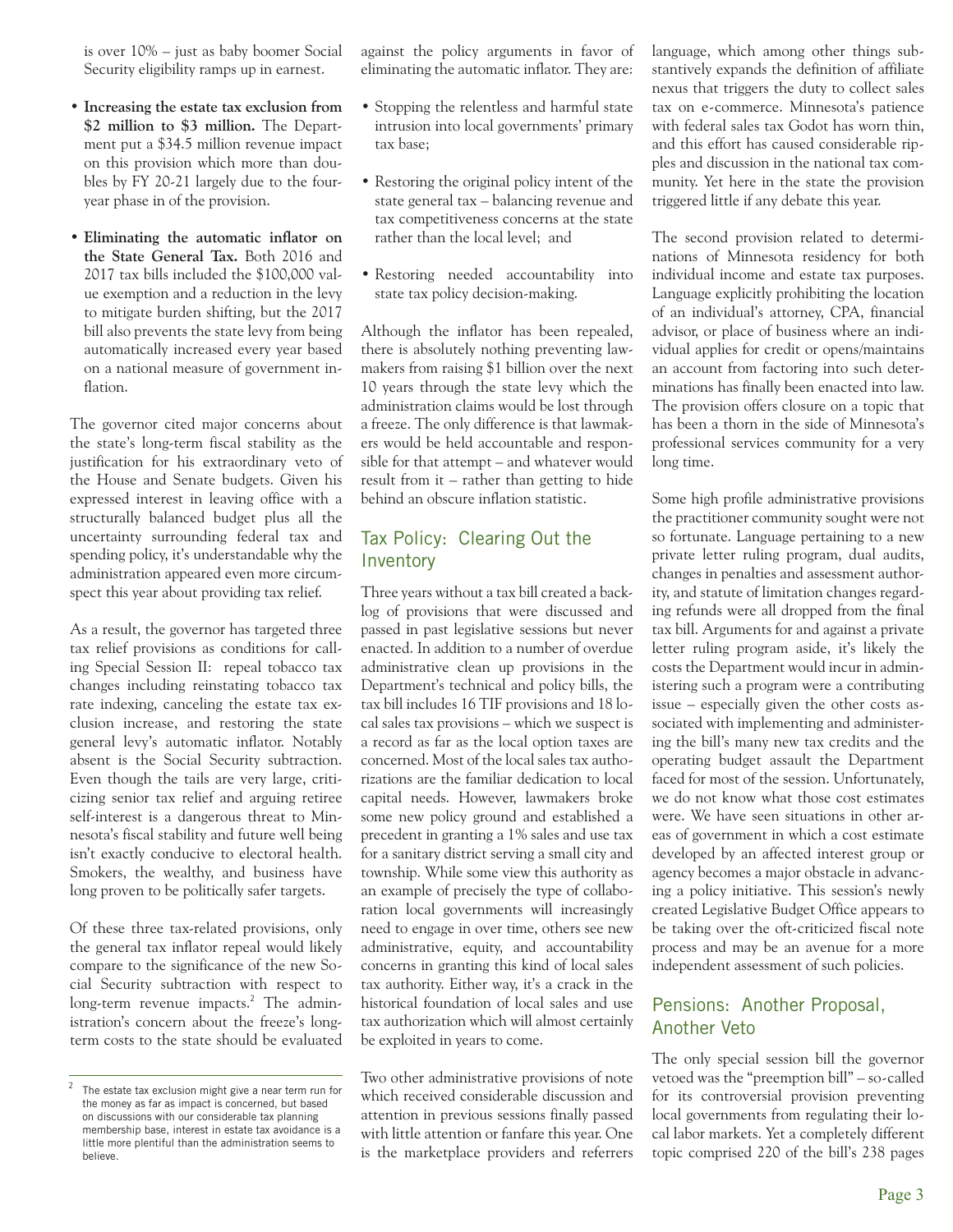– the omnibus pension bill, which included the latest effort to repair the state's pension system. With \$20 billion in unfunded existing obligations (about \$8.2 billion of which are city and county government employee obligations) all based on earning at least 8% per year one might expect the issue would be treated with no less seriousness and attention than a fight over local regulatory affairs. The fact that the pension provisions took a back seat to preemption and were essentially nothing more than a media and political footnote captures the remarkably nonchalant attitude and lack of urgency that continues to surround this topic.

This year's ill-fated effort included another package of contribution increases and retiree cost of living adjustments. Based on the recommendations of a commission the governor established to examine the issue, the assumed rate of return – which is used to evaluate the adequacy of contribution policies – would have been reduced to 7.5%. And it wouldn't have been a pension repair effort without another clock reset in the form of a fresh 30 years to pay off the unfunded liabilities to keep current costs down (at least on paper).

One new cost saving tweak proposed this year was the phased in elimination of "pension augmentation" in which future pension benefits for individuals who have left public employment are increased by an established annual interest rate until the defined benefit is claimed. This cost saving measure has one major drawback: the way defined benefit pensions work, the economic benefit of working in the public sector would be even more conditioned on making government a lifelong career choice. Any public serviceminded individuals devoting anything less than 20 years of their working career to government service would find their own retirement security and interests irreparably damaged. Similarly, those already in government would be held hostage to longer careers in government due to simple retirement economics. Without augmentation, defined benefit plans become a retention tool on steroids. Whether this is good or bad depends on how important one believes labor mobility is to good government.

Yet even before being lumped in with the toxic preemption bill and undergoing the governor's veto pen these sustainability efforts were unraveling at the legislature. The provisions for TRA were conditioned on finding the \$100 million in general fund resources necessary to cover school districts' increased contribution costs –which never materialized. Another amendment exempted PERA from most of the reforms in return for a study to generate solvency recommendations.

As a result, seldom has a group of legislators worked so hard to accomplish so little. The package was touted as significant reform, and from a purely political perspective that description is accurate. Nothing comes easy in the world of pension policy especially when disproportionately influential retiree groups portray even the most modest changes affecting them as anestheticfree oral surgery. But from the perspective of the public interest, the proposals remain woefully inadequate. While every legislative session might be different, at least one thing remains the same. Minnesotans will wait yet another year to see if the political will materializes to address the true existential threat to Minnesota's fiscal future.

# **Minnesota Takeaways From Our Latest 50 State Property Tax Comparison Study**

*Results from the newly-released Payable 2016 report and a look to the future*

MCFE is pleased to announce the 2017 edition (covering 2016 taxes payable) of the 50-State Property Tax Comparison Study – our joint effort with the Lincoln Institute of Land Policy – has now been published and is available on the Lincoln Institute's website at *http://www.lincolninst.edu/publications/ other/50-state-property-tax-comparisonstudy-1*. For the uninitiated, the report examines property taxes on homestead, commercial, industrial and apartment properties with specific values located in the largest city in each state<sup>3</sup> (i.e. "urban cities"), in a comparable rural city in each state, and in the largest 50 cities in the country. States and localities often treat different types of property differently: with variations in tax rates, exemptions, or assessment ratios, for example. Our study controls for these and other effects to compare effective tax rates – taxes relative to property values – to provide the most meaningful comparison of property taxes between these cities.

#### Minnesota Results: The Trends, They Aren't a-Changin'

With seventeen editions of this study now under our belt, some longer-term trends jump out as we look at our Minnesota results. One major theme continues to be the relative affordability of homeowners' taxes. The 1.39% tax rate on a medianvalued Minneapolis home is once again below average – for the 10th time in the last 13 years. Good data on median home values in rural areas doesn't go back quite as far, but Glencoe checks in once again this year with a below-average tax rate on the median-valued home. Complaints about property tax burdens notwithstanding, these results should not be surprising given the combined effects of Minnesota's property tax classification scheme and the homestead value exclusion. It's important to recognize the state's income tested property tax refund program is not included in these results, and given its relative generos-

3 Since property tax systems in Chicago and New York City differ substantially from the systems applying to other cities in their states, the study also includes Aurora, IL and Buffalo, NY for a total of 53 urban cities.

**Table 2: Selected Property Tax Study Results, Payable 2016**

| <b>Property</b><br>Type | <b>Market Value</b><br>оf | <b>Ranking (Change)</b><br><b>From 2015)</b> |           | <b>Effective</b><br>Tax Rate |       | <b>Tax Above/(Below)</b><br><b>National Average</b> |          |
|-------------------------|---------------------------|----------------------------------------------|-----------|------------------------------|-------|-----------------------------------------------------|----------|
|                         | <b>Real Property</b>      | Urban                                        | Rural     | Urban                        | Rural | Urban                                               | Rural    |
| Home                    | \$300,000                 | $22(-1)$                                     | $20 (+2)$ | 1.45%                        | 1.59% | $(5.3\%)$                                           | $+12.3%$ |
| Home                    | Median (ETR) $*$          | $22(-1)$                                     | $21 (+1)$ | 1.39%                        | 1.31% | $(6.9\%)$                                           | (1.7%)   |
| Commercial              | \$1,000,000               | $9(-2)$                                      | $2(-)$    | 3.00%                        | 3.01% | $+43.2%$                                            | $+74.0%$ |
| Industrial (50% real)#  | \$1,000,000               | $18(-4)$                                     | $7(-2)$   | 1.76%                        | 1.81% | $+13.4%$                                            | $+40.9%$ |
| Industrial (40% real)^  | \$1,000,000               | $25(-6)$                                     | $12(-5)$  | 1.40%                        | 1.44% | $(0.4\%)$                                           | $+24.3%$ |
| Apartment               | \$600,000                 | $22 (+1)$                                    | $21(-3)$  | 1.75%                        | 1.81% | $(6.4\%)$                                           | $+12.4%$ |

\* Median value for Minneapolis was \$227,500, per Census Bureau's *American Community Survey*

\* Median value for Glencoe was \$123,200, per Census Bureau's *American Community Survey*

# Where 50% of the total \$2 million parcel value is land and buildings (real property)

^ Where 40% of the total \$2.5 million parcel value is land and buildings (real property)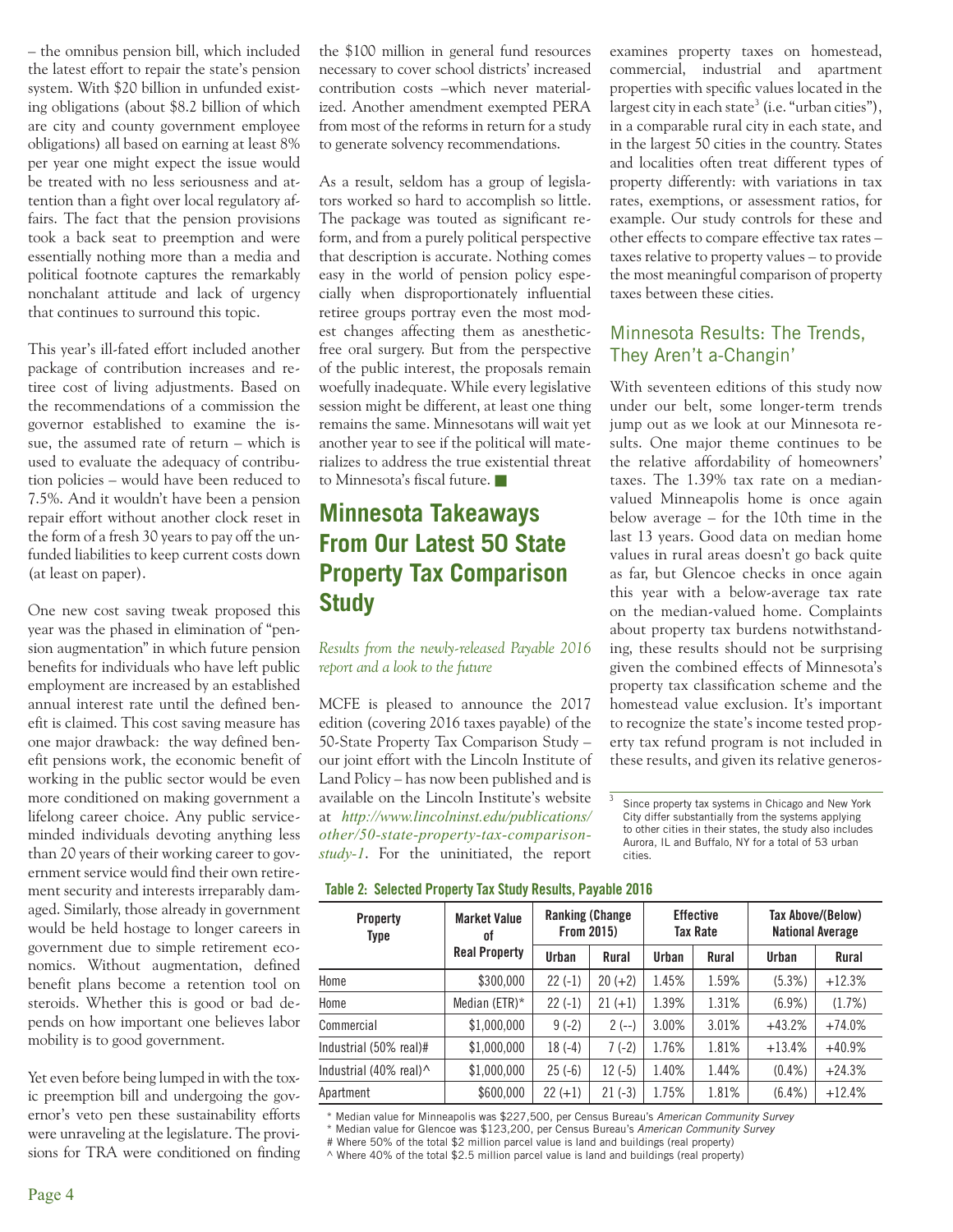ity would likely further reduce state rankings if it was.

The other long-term trend continues to be the high burdens Minnesota's property tax system places on commercial – and to a lesser extent, industrial – property. Commercial property tax burdens have been higher for years across Minnesota – both in our urban rankings, where Minneapolis' seventh-place ranking for a \$1 millionvalued commercial property represents the seventh top ten finish in a row – and in our rural rankings, where Glencoe's \$1 million commercial property ranks second for the fifth consecutive year. The state's rankings for industrial (i.e., manufacturing) properties fare somewhat better, because these types of properties with their higher levels of personal property (mainly machinery and equipment, inventories, and fixtures/office furniture) benefit much more from Minnesota's blanket exemption of personal property than commercial properties do.

Minnesota was an early adopter of exempting business personal property and has reaped competitive benefits from it. The edge that it gives industrial properties, however, is starting to erode. Another theme we have tracked over the years is the nationwide movement toward exempting personal property from taxation –through either a blanket exemption or a local option. In 2004, 40 states allowed property tax exemptions for manufacturers' inventories, 14 allowed them for manufacturing machinery and equipment, and 11 allowed them for fixtures. Twenty-one years later, 5 more states exempt machinery and equipment, 2 additional states exempt machinery and equipment, and 1 additional state allows inventory exemptions. Add to this the substantial partial personal property tax exemptions that Arizona, the District of Columbia, and Idaho have all enacted since then, and Minnesota's competitive position with respect to business property taxation is now more dependent than ever on levy amounts rather than structural advantages.

Minnesota's business property owners continue to subsidize homeowner and renter property taxes in a meaningful way. The local-only property tax rate on \$1 million commercial land and buildings in Minneapolis (without the state general levy) is about 2 times higher than the property tax rate on a median-valued home. Business subsidization of homeowner property taxes is not unique to Minnesota; 45 of the 53 urban cities in the study give some sort of preferential treatment to homeowners. On average, effective tax rates on commercial properties are 1.67 times higher nationwide than on median-valued homes – but Minnesota's subsidies are above average and deliver significant benefits to homeowners. Our partners at the Lincoln Institute have calculated that, if the tax base in Minneapolis were changed so that the differential in homestead and commercial rates was at the national average, taxes on the median valued home would be \$455 – or 14% – higher.

#### **Table 3: Effects of State General Levy on Minnesota Regional Competitiveness for \$1 Million-Valued Commercial Property, Payable 2016**

| <b>Urban Cities</b>       |                  |                |                                          |              |                                   |                |  |  |
|---------------------------|------------------|----------------|------------------------------------------|--------------|-----------------------------------|----------------|--|--|
| Locations                 | <b>Total Tax</b> |                |                                          | Rank (of 53) | <b>Tax vs Regional</b><br>Average |                |  |  |
|                           | <b>With SBT</b>  | Without<br>SBT | Without<br><b>With SBT</b><br><b>SBT</b> |              | <b>With SBT</b>                   | Without<br>SBT |  |  |
| Minneapolis, MN           | \$36.026         | \$27,309       | 9                                        | 22           | 6%                                | $-17%$         |  |  |
| Chicago, IL               | 46,288           | 46,288         | 3                                        | 3            | 36%                               | 41%            |  |  |
| Aurora, IL                | 41,217           | 41,217         | 6                                        | 6            | 21%                               | 25%            |  |  |
| Des Moines, IA            | 36,151           | 36,151         | 8                                        | 8            | 6%                                | 10%            |  |  |
| Detroit, MI               | 49,057           | 49.057         | 1                                        | 1            | 44%                               | 49%            |  |  |
| Fargo, ND                 | 11.984           | 11,984         | 50                                       | 50           | $-65%$                            | $-64%$         |  |  |
| Sioux Falls, SD           | 16,915           | 16,915         | 39                                       | 39           | $-50%$                            | $-49%$         |  |  |
| Milwaukee, WI             | 34,181           | 34,181         | 10                                       | 9            | 1%                                | 4%             |  |  |
| <b>Upper Midwest Avg.</b> | \$33,977         | \$32,888       |                                          |              |                                   |                |  |  |

| <b>Rural Cities</b>       |                  |                       |                                          |              |                                   |                       |  |  |
|---------------------------|------------------|-----------------------|------------------------------------------|--------------|-----------------------------------|-----------------------|--|--|
| Locations                 | <b>Total Tax</b> |                       |                                          | Rank (of 53) | <b>Tax vs Regional</b><br>Average |                       |  |  |
|                           | <b>With SBT</b>  | Without<br><b>SBT</b> | Without<br><b>With SBT</b><br><b>SBT</b> |              | <b>With SBT</b>                   | Without<br><b>SBT</b> |  |  |
| Glencoe, MN               | \$36,093         | \$27,928              | $\overline{\mathbf{c}}$                  | 10           | 29%                               | 4%                    |  |  |
| Galena, IL                | 24,615           | 24.615                | 21                                       | 21           | $-12%$                            | $-8%$                 |  |  |
| Hampton, IA               | 32.403           | 32.403                | 7                                        | 6            | 16%                               | 21%                   |  |  |
| Manistique, MI            | 35.174           | 35,174                | 3                                        | 2            | 26%                               | 31%                   |  |  |
| Devils Lake, ND           | 14,398           | 14,398                | 35                                       | 35           | $-48%$                            | $-46%$                |  |  |
| Vermillion, SD            | 24,271           | 24,271                | 23                                       | 23           | $-13%$                            | $-9%$                 |  |  |
| Rice Lake, WI             | 28,512           | 28,512                | 8                                        | 7            | 2%                                | 7%                    |  |  |
| <b>Upper Midwest Avg.</b> | \$27,924         | \$27,924              |                                          |              |                                   |                       |  |  |

#### Regional competitiveness findings

Minnesota faces some serious challenges when it comes to regional competitiveness, especially with respect to rural business taxes. If we look at medium-and higher-valued properties at locations across the upper Midwest (Illinois, Iowa, Michigan, Minnesota, North Dakota, South Dakota, and Wisconsin), Minneapolis' property taxes range from roughly equivalent to the regional average for a \$1 million industrial property to 8% above the average for a \$25 million commercial property. But Glencoe's taxes range from 24% above the regional average for a \$1 million industrial property to 31% above for a \$25 million commercial. Given Minnesota's trademark instinct to install progressive taxation wherever it can, with Minnesota's two-tier property tax structure for commercial and industrial property taxes it should not be surprising that higher valued properties are at the greatest disadvantage when compared to other states.

Minneapolis has a competitive advantage over four upper Midwestern locations at the \$1 million and \$25 million level for commercial and industrial properties: Detroit, Des Moines, Chicago, and Aurora (IL). Glencoe has the highest commercial property taxes in the region at those values, and fares only slightly better for industrial taxes, ranking second behind Manistique, Michigan. But the differences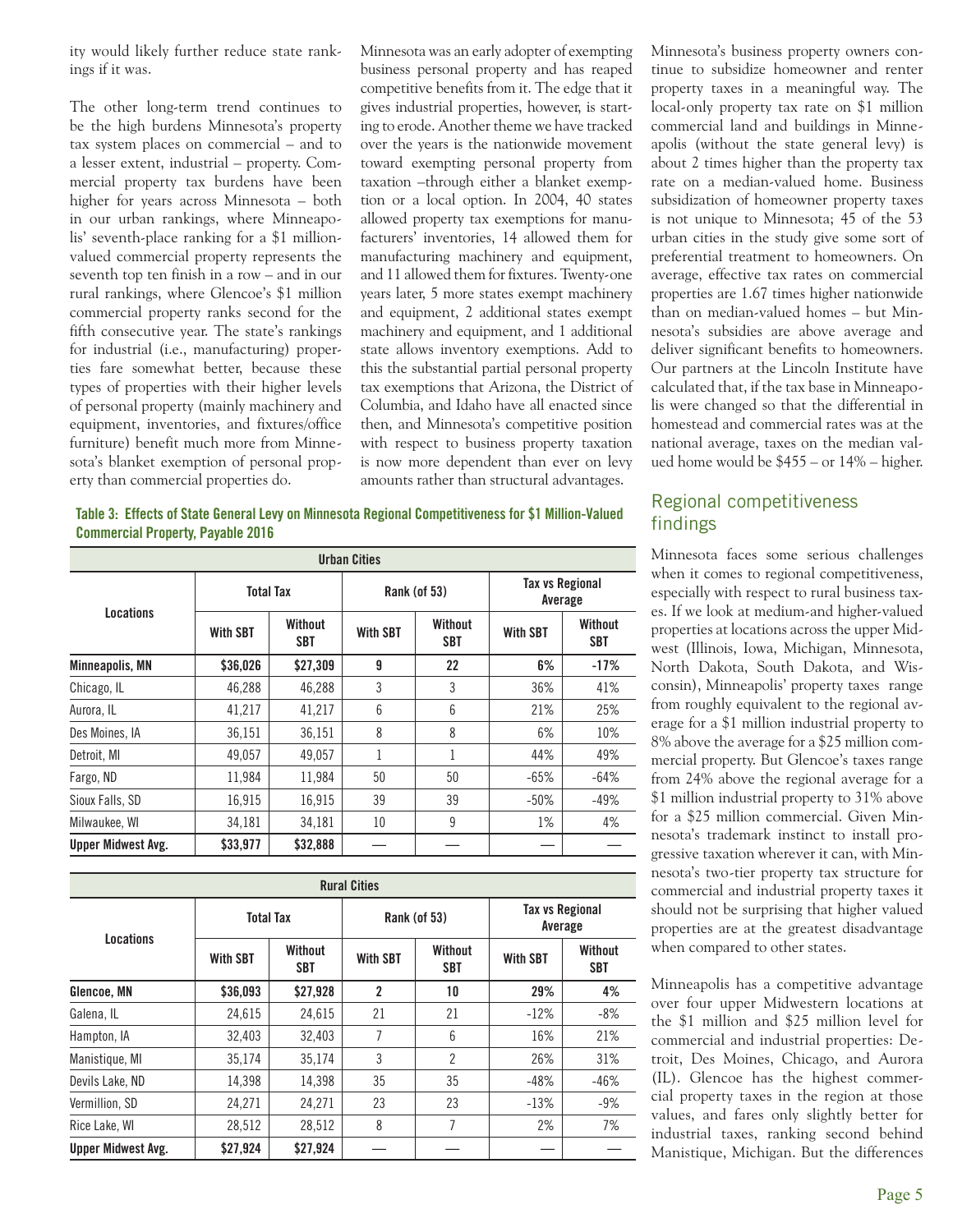# **Why City Choices Don't Significantly Impact Minnesota Rankings**

Our use of Minneapolis and Glencoe to represent "urban" and rural" categories in the study often raises the question: would choosing different Minnesota cities for national comparison purposes would make a meaningful difference in the state's rankings? If local levies were the only force driving the relative size of tax bills and resulting rankings that would be the case. But they're not.

Property tax systems' structural features have major influences on tax rankings. Such features include both technical issues like classification schemes and assessment practices and broader topics related to the fiscal system, such as the existence of any state levies, the relationship between state and local governments, and access (or lack thereof) to revenues outside of the property tax to support local government. Importantly, these structural influences are not city-dependent but impact the property tax bills of every similar type of property across a state.

The purpose of the *50 State Study* has always been to understand how state property tax system design affects property tax burdens. Our property tax study captures these influences, and the rankings reflect those influences.

To illustrate the influence of state structural features consider our rural commercial rankings. Our selection process for rural cities narrows the field considerably to improve comparability.

Generally, we use cities that fall in one of two categories in the U.S. Department of Agriculture's rural-urban continuum, which classifies cities based on size and geographic location. All of our rural cities are county seats with populations between 2,500 and 10,000 to ensure as much as possible a set of cities that provide similar public services (especially in the public safety and public works areas) and to eliminate regional centers. Whenever possible, the cities are located in counties located outside of metropolitan areas, with the exceptions being where such counties do not exist – largely in northeastern states (think "rural Rhode Island").

Using this typology, 25 Minnesota cities could qualify for inclusion as a "rural" representative of our property tax comparison study. We calculated the taxes for the \$1 million commercial property for each of these 25 cities. Our report incorporates assessment error using sales ratio data from the Minnesota Department of Revenue, however, that data does not exist for commercial properties in several of these cities given the small number of sales that occurred. If we – conservatively – substitute the median sales ratio for the cities we do have data for, then in 16 of these 25 cities the \$1 million commercial property would rank in the top 5 nationally. In 22 of the 25 cities the property would rank in the top seven. If, instead, we assumed a sales ratio of 100% (the standard procedure for our report), then 21 of the 25 rural cities would be in the top 5. Such findings indicate that all cities share in the influence of the structural design of the Minnesota property tax system and that influence has the predominant effect on state rankings.

between Minnesota and both Dakotas are stark, in no small part because they, along with Iowa and Illinois, also fully exempt personal property from taxation.

For business and cabin properties, Minnesota's property tax is not purely a local issue. The state imposes its own property tax on those kinds of properties, which was set at \$864 million for taxes payable in 2016. The state's encroachment into what is generally seen across the country as a revenue source for local governments has competitiveness implications for Minnesota's business property owners and their tenants. Eliminating the tax would reduce burdens on commercial and industrial properties in Minneapolis and Glencoe by around 20% to 25%. **Table 3** demonstrates the effects of eliminating the tax on a \$1 million commercial property. In both cases competitiveness improves markedly, with the tax in Minneapolis falling from 6% above the regional average to 17% below and the tax in Glencoe falling from 29% above the regional average to just 4% above average.

#### A look to the future

So what does the future hold for Minnesota's property tax rankings and tax competitiveness? Some of that will be determined by other states as changes in Minnesota's rankings often depend as much on what policies other states pursue. However, three ideas stem from state and national developments.

First, the state general tax exemption lawmakers enacted last month for the first \$100,000 of a parcel's value will significantly improve business tax competitiveness for some but not all Minnesota businesses. The exemption would reduce the taxes on the \$100,000-valued commercial property in Glencoe by almost 22% – dropping the ranking from 6th to 25th. At higher values, though, the effect is largely negligible; with taxes falling by about 2% for each of the \$1 million commercial examples and by about 0.1% at the \$25 million level – with no change at all in rankings.

Second, without a freeze of the state general levy, future levy increases will fall disproportionately onto higher valued business properties in metropolitan areas, in turn putting pressure on urban rankings. This brings into sharp relief the horizontal equity problems created by trying to make business property tax relief dependent on real estate ownership and its value. Small businesses who happen to own their own low-valued space will find this change very beneficial. Those small businesses who happen to rent space instead in higher valued buildings – largely in metropolitan areas – won't notice a thing and instead will likely see their burdens increase over time.

Finally, we expect to see Minnesota's exemption for personal property become less of a competitive advantage as the trend toward exempting personal property from taxation continues. Of course, this exemption is already relatively immaterial for commercial properties considering the high number of states and localities that exempt commercial inventories. But as more states move toward exemptions of manufacturing machinery and equipment or increase their existing partial exemptions, it would not be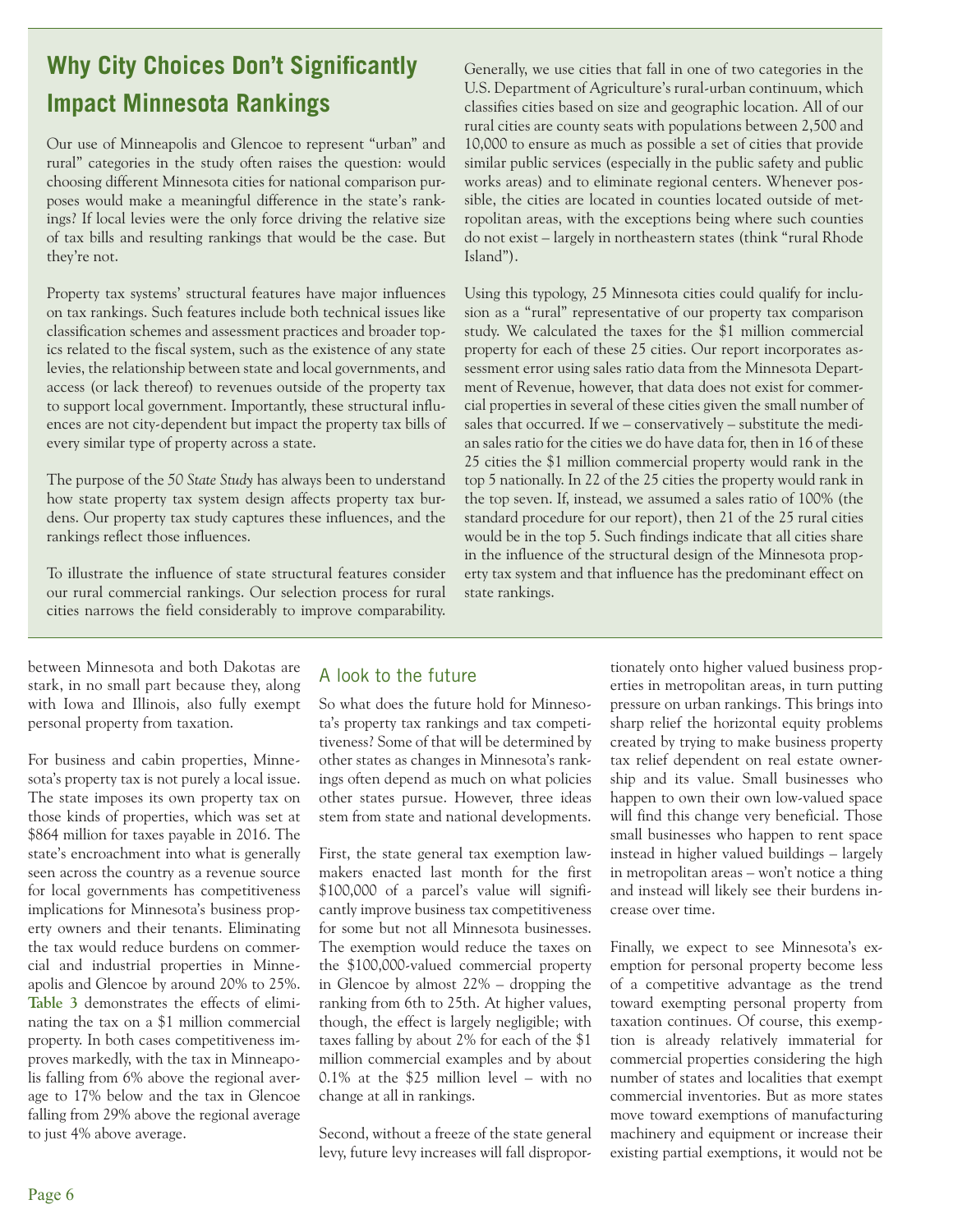# **From The Director: Another Lost Year in Pensionland**



*Tax cuts aren't the biggest threat to the state's fiscal well-being*

What is the most interesting committee to watch at the state capitol? For my money it's the Legislative Commission on Pensions and Retirement. The topic is deathly, the technical details stupefying, but nowhere else in government is the subordination of the public inter-

Mark Haveman

est to private interests, political pressure, and fiscal convenience so visible and unvarnished. It's both important and fascinating to witness.

 If you want a seat, get there early because it's always standing room only an hour before the show begins. Over here are the uniformed public safety officers whose piercing, stoic stares make you feel like you're going 55 in a 40 zone just sitting in a hearing room chair. Over there are retired teachers. Although many of them have been out of the classroom for a decade or more, they are still more than able to give "the look" that makes you immediately sit up straight and swallow your gum. Commission members know they are being watched – very, very closely.

To the testimony table come the representatives of each of the three major pension stakeholder groups – government employers, active employees, and retirees – all grudgingly committed to yet another round of "shared sacrifice" in order to repair these plans. The specific details of the testimony may vary but everyone's talking points can essentially be summarized as follows:

- Affirm unending affection and support for the existing defined benefit system structure
- Explain why your proposed share of the next round of shared sacrifice is too great
- Get more money from the state to address bullets 1 and 2

There are, however, some important people missing from the shared sacrifice testimony list because they are unable to attend. They include the 4th grader from the future who can't get the extra help he needs in a class size of 35 especially since the district had to cut funding for educational assistants; the government employees from the future whose wages have stagnated because more and more compensation resources had to be redirected to pension support; senior citizens and low income households from the future who have watched welfare services atrophy over several years under belt tightening; and the homeowner from the

future who is paying astonishingly more in property taxes and fees to support higher government spending but at the same time seeing a lot less public investment. In other words, they are the millions of future Minnesotans sacrificing their well-being as the expectations and demands of the present cause the needs of the future to be thrown under the bus

There was a lot of emphasis about making sure this year's tax bill did not endanger the state's fiscal health or jeopardize the state's long term welfare. There is very good reason to be cautious, partly because of the policy uncertainty and political chaos taking place in Washington, DC but also because the state tax system is now more volatile thanks to emphasizing and prioritizing revenue progressivity over revenue stability.

But with all the attention this year on revenue adequacy, it's become too easy to forget about spending tails which are no less of a threat. And in public pensions, we have the granddaddy of spending tails – billions and billions of dollars in already existing unfunded obligations being foisted onto future taxpayers with new obligations being created every year. Yet the implications are already being felt. School districts were adamant this year that their operating budgets absolutely could not absorb the cost of any contribution increases. According to TRA, \$237 million in new state aid is needed to cover these costs over the next four years – *which would only keep the plan's current 70% funded condition (at a 7.5% return assumption) from getting any worse.* The question which should be on everyone's mind is, what will the "ask" on the general fund grow to be to continue to hold school districts harmless in year 5? In year 10?

With a \$1.65 billion surplus there was an opportunity to make some significant progress on this issue. Appropriate some meaningful cash into the funds but handcuff that action to substantive reforms on the benefits side that would stop the export of current obligations onto future taxpayers. LCPR staff even put together an interesting portfolio of new reform avenues to consider. But money could not be found – undoubtedly a casualty of biennial spending and tax relief priorities. Meanwhile, stakeholders' testimony expressing hostility to even the modest tweaks of cost of living adjustments on the benefits side made it abundantly clear we are a long ways off from being able to implement anything resembling a true solution to the problem.

A retirement expert recently called the pension issue "the financial equivalent of climate change," saying "we must address it now or accept that its adverse consequences will haunt future generations, putting an impossible strain on our children and grandchildren." "Pension change denial" is alive and well in Minnesota and we wonder what it will take to snap us out of our manifest indifference. — M.H.

surprising to Minnesota's industrial property tax burdens climb over the long run relative to the national average as structural advantages diminish while levy disadvantages – like the existence of the state general tax  $levy$  – continue.  $\blacksquare$